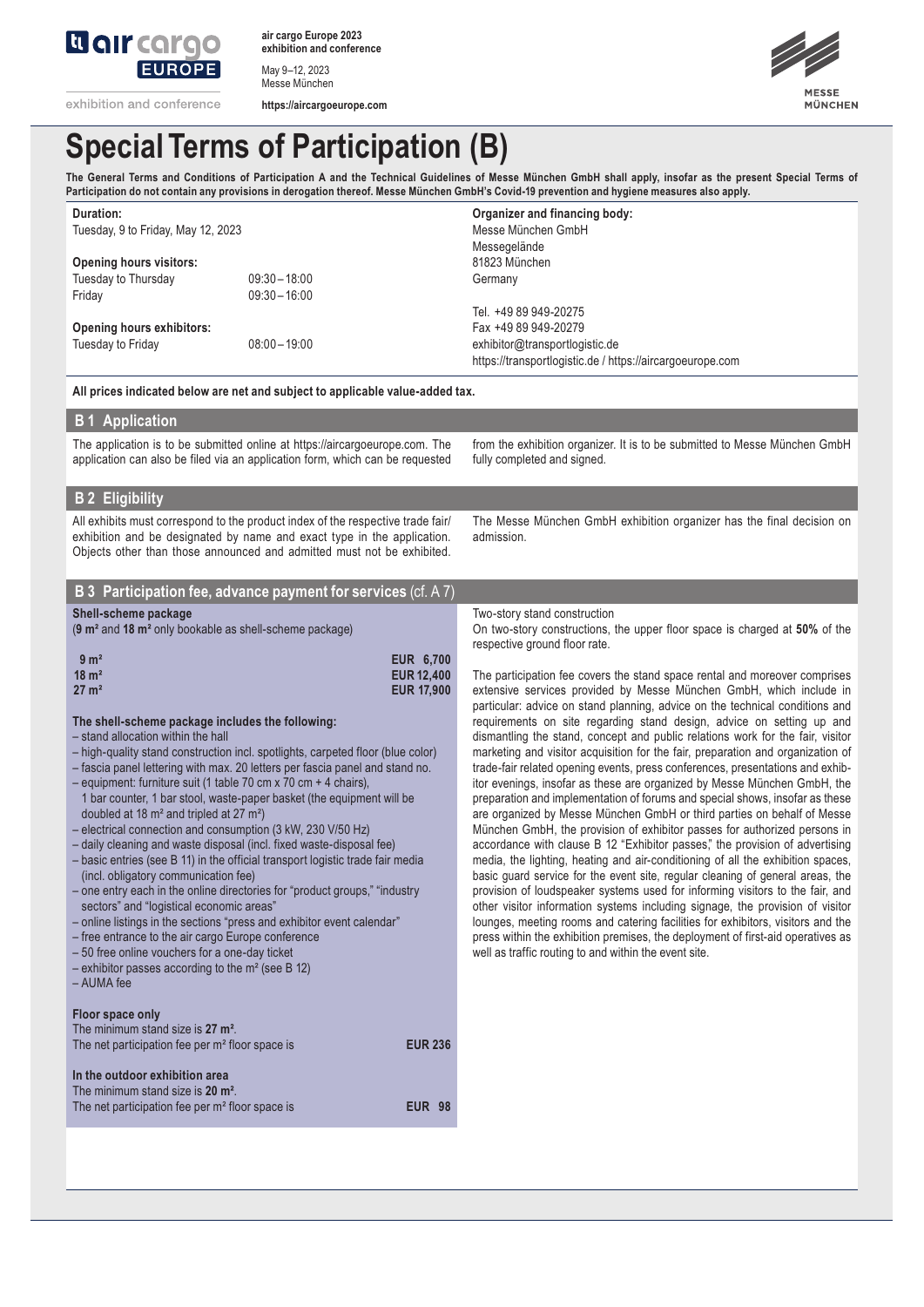

**air cargo Europe 2023 exhibition and conference**

May 9–12, 2023 Messe München

**https://aircargoeurope.com**



# **Special Terms of Participation (B)**

The General Terms and Conditions of Participation A and the Technical Guidelines of Messe München GmbH shall apply, insofar as the present Special Terms of **Participation do not contain any provisions in derogation thereof. Messe München GmbH's Covid-19 prevention and hygiene measures also apply.**

**Cont. B 3 Participation fee, advance payment for services** (cf. A 7)

### **Obligatory communication fee**

Exhibitors will be charged an obligatory communication fee amounting to **EUR 500**. This fee includes the basic entries in the online exhibitor directory and visit planner (see B 11 Media services) as well as a listing in the online sections "press and exhibitor event calendar." Exhibitors can book other entries in the respective advertising media for extra charges. Prices for the additional listing and promotion opportunities are given on the respective online order system, which will be sent to exhibitors by the media services partner contracted by Messe München GmbH.

## **Advance payment**

The advance payment for exhibitor services ("Advance payment," cf. A 7) is **EUR 20/m²** of rented exhibition space.

# **B 4 Co-exhibitors (so-called logo partners)**

The participation of companies as co-exhibitors (cf. A 4) is on principle possible. Participation is, however, subject to Messe München GmbH's prior authorization. Permission to participate may be granted only if the co-exhibitor would also be eligible to participate as an exhibitor.

Co-exhibitors must be registered by the main exhibitor and will be contacted by Messe München GmbH and Neureuter Fair Media directly (cf. B 11 Media services). The registration fee per co-exhibitor is **EUR 250**. For each coexhibitor, a mandatory communication fee in the amount of **EUR 250** will be levied in addition. The mandatory communication fee for the respective coexhibitor includes the same services as for the main exhibitor (cf. B 3). Both the registration and mandatory communication fee will be invoiced to the main exhibitor.

## **B 5 Terms of payment** (cf. A 7)

The amounts invoiced in all invoices issued by Messe München GmbH in connection with the event are to be transferred in euros, without deductions and free of all charges to one of the accounts specified in the respective invoice, indicating the customer number. The times of payment specified in the invoices are binding and are to be complied with.

Messe München GmbH can issue invoices only to its contractual partners. Please note that the final invoice only can be made out to the same billing address that was used for the admission invoice. This is to ensure that the exhibitor's advance payment can be offset against actual services obtained.

#### **AUMA charge**

The German Council of Trade Fairs and Exhibitions (AUMA) levies all exhibitors a charge of **EUR 0.60/m²** of rented exhibition space. This amount is charged by Messe München GmbH and transferred directly to AUMA.

#### **Fixed waste-disposal fee**

The mandatory, flat-rate waste disposal fee in the amount of **EUR 5.50/m²** is to cover the disposal of all waste generated at the exhibitor's booth during setup and dismantling and throughout the duration of the trade fair. The disposal of production waste, entire stand elements and complete exhibition stands is not covered by this fee.

The participation of firms as additionally represented companies (cf. A 4) is not possible.

For each co-exhibitor without Messe München GmbH's admission, Messe München GmbH is entitled to demand a penalty charge of **EUR 500** from the exhibitor. Furthermore, Messe München GmbH may demand that co-exhibitors without Messe München GmbH's admission vacate the stand. Should the exhibitor fail to comply with Messe München GmbH's vacation demand without delay, Messe München GmbH has the right of extraordinary cancellation in respect of the contractual relationship between Messe München GmbH and the exhibitor.

Should the exhibitor wish to have an invoice re-issued because the name, legal form or address of the invoice recipient has changed, the exhibitor is bound to pay Messe München GmbH a fee of **EUR 50** for each invoice amendment, unless the data included in the original invoice in respect of the name, legal form or address of the invoice recipient was incorrect and Messe München GmbH was responsible for the incorrect data.

The final invoice for all additional costs (e.g. technical services, electricity) will be sent to the exhibitor approx. 6 weeks after the event; it is payable immediately upon receipt.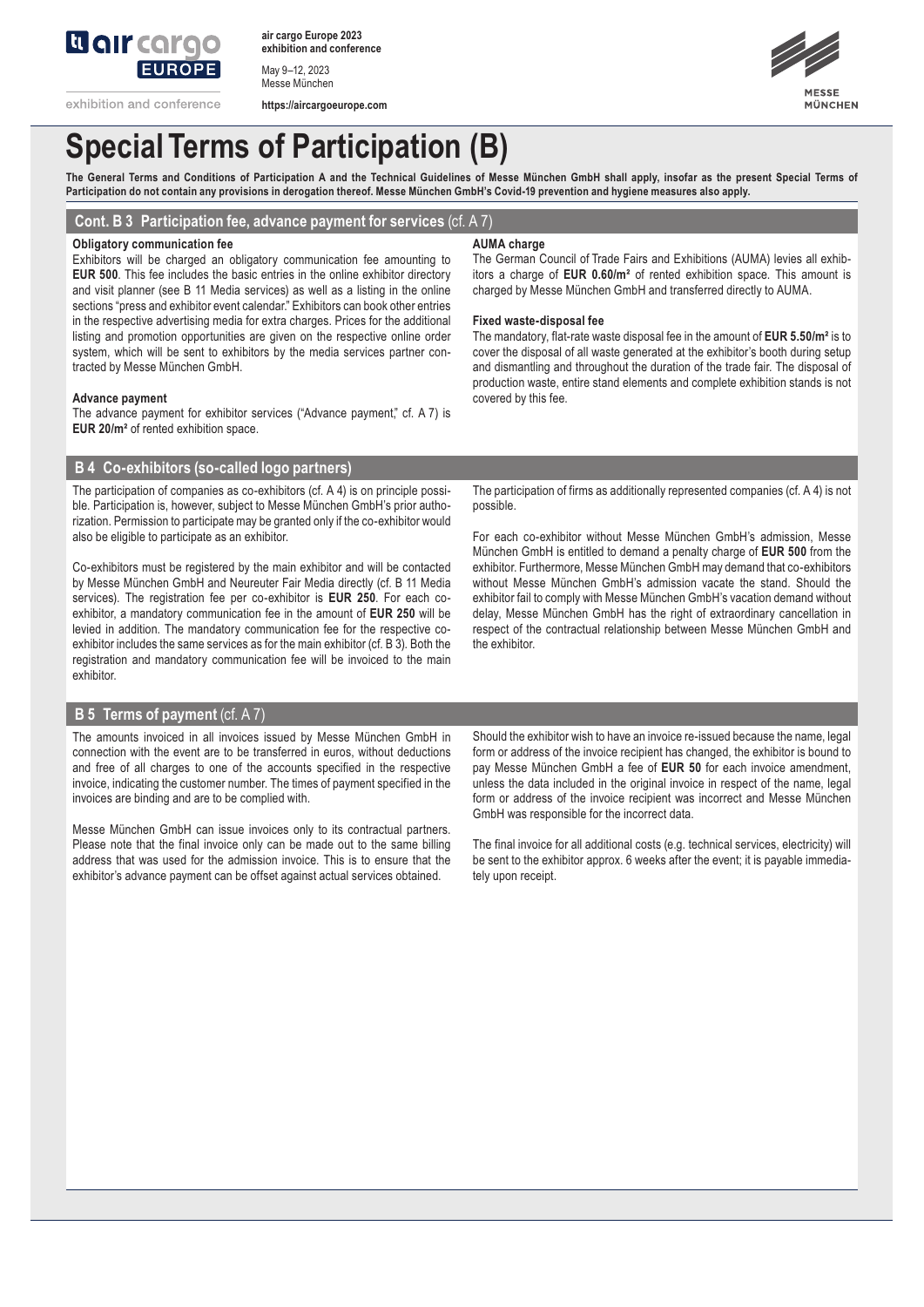

**air cargo Europe 2023 exhibition and conference**

**https://aircargoeurope.com**

May 9–12, 2023 Messe München

exhibition and conference





# **Special Terms of Participation (B)**

The General Terms and Conditions of Participation A and the Technical Guidelines of Messe München GmbH shall apply, insofar as the present Special Terms of **Participation do not contain any provisions in derogation thereof. Messe München GmbH's Covid-19 prevention and hygiene measures also apply.**

# **B 6 Dates of setting up and dismantling** (cf. A 15)

**Setup**

# **as of May 2, 2023, 08:00 through May 8, 2023, 18:00**

Truck check-in during setup:

Trucks over **7.5 tons** must register at the truck (LKW) check-in on site. Further information will be made available with the traffic guide. Rental stands will be ready for occupation as of 08:00 on May 8, 2023.

On the last day of setup, May 8, 2023, all delivery and stand-construction vehicles must be removed from the halls and the outdoor exhibition area by 18:00 at the latest. Vehicles which are still in the halls or the outdoor exhibition area after this time will be removed by Messe München GmbH at the risk and expense of the respective exhibitor. Furbishing work and decoration in the exhibitor's own stand space is possible until 20:00.

An extension of the setup time is permissible only in exceptional cases and with the prior written consent of Messe München GmbH, Technical Exhibition Services Division.

# **B 7 Stand design and equipment**

Stand designs for stands larger than **100 m²** or stand structures exceeding **3 m** in height or with a stand covering require prior authorization. Dimensioned drawings including floor plans and elevations on a scale of 1:100 must be submitted to Messe München GmbH, Technical Exhibition Services Division, for approval no later than **March 14, 2023** before setup begins. **After submission of the complete documents, a stand approval can be expected within 4 weeks.**

### **Halls, general**

One-story construction

The maximum construction height is **7.50 m**.

The maximum advertising height (upper edge) is **7.50 m**.

In addition, the maximum construction height (clearance) alongside the hall walls must be observed (see description of halls and outdoor exhibition grounds).

To maintain air cargo Europe's character as a communications platform and work exhibition, exhibitors must make sure that their stands have an open design. Messe München GmbH is entitled to prescribe changes in stand design in this context. Stand designs can only be approved if the open sides (facing the aisles) of the stand have a uniformly open design. Erecting closed walls is permitted, provided they do not take up more than **70%** of the stand side in question, and completely closed walls may be no more than **6 m** in length. A closed length of wall measuring **6 m** must be followed by an opening at least **2 m** wide. This provision is NOT rendered inapplicable either by observing a setback from the stand perimeter. The clearance width of **2 m** must furthermore be observed in the case of an exhibit which acts like a continuous, closed wall (e.g. container, trailer, etc.). Messe München GmbH reserves the right to permit exceptions to these guidelines in individual, well-founded cases. The rear side of the walls of your stand above a height of **2.50 m** must be of a neutral design, white, smooth and clean. Only such materials as are opaque and impervious to light are permitted for this purpose (no textiles). It is recommended that all exhibitors install partition walls (height **2.50 m**) at the perimeter to neighboring stands. Partition walls will be installed at the expense of the exhibitor only. Advertising hoardings that extend above the walls of the stand must be at least **2 m** away from the im mediately adjacent stand. Partition walls or additional booth walls can be ordered via the Exhibitor Shop. Advertising may not feature flashing or alternating lights. It is not permitted to extend the stand design over the aisles. Messe München GmbH reserves the right to allow exceptions to this ruling in individual, well-founded cases.

# **Dismantling**

**as of May 12, 2023, 16:00 through May 15, 2023, 18:00**

Access to the fairgrounds for stand construction firms and delivery vehicles on May 12, 2023 no earlier than 18:00.

An extension of the dismantling time is unfortunately not possible.

Should exhibits be removed or the stand dismantled before the fair closes, Messe München GmbH can demand that the exhibitor pay a contractual penalty of **EUR 3,000**.

The use of balloons, airships and other flying objects, e.g. drones, is generally prohibited in the halls and outdoor exhibition area. Exceptions require the prior written permission of the Technical Exhibition Services Division of Messe München. Only firmly anchored balloons with a diameter up to one meter are approvable. To the extent that approval is granted, the balloons and airships may only be filled with non-flammable, non-toxic gases. It must be ensured at all times that the balloon is kept within the stand boundaries, maintaining a distance of **2 m** to all stand walls and does not exceed the maximum advertising height of **7.50 m**.

### **Stand construction approval**

As a matter of principle, every planner/designer of an exhibition stand is responsible for compliance with public statutory regulations, insofar as applicable to exhibition stands, and compliance with Messe München GmbH's Technical Guidelines as well as the General Terms of Participation. No approval of plans from Messe München GmbH is necessary given compliance with the following requirements:

- stand and/or advertising structures no higher than **3 m**
- stand area no larger than **100 m²**
- stand is without covering.

Any stand concepts in non-compliance with the aforementioned requirements are to be submitted for approval to Messe München GmbH's Technical Exhibition Services Division, containing to-scale stand design plans (ground plan, elevations and sectional drawings) no later than **March 14, 2023** prior to official setup date. If items are to be suspended from the hall ceiling, the work involved must be carried out by Messe München GmbH's contractors. Any painting, papering, and gluing may be carried out only by Messe München GmbH's approved contractors. Nails may be inserted only in the built-in nailing battens. The use of staple guns is strictly forbidden for safety reasons. Moreover, multi-story stands and special constructions (such as bridges, stairs, cantilever roofs, galleries, etc.) are as a general rule subject to separate approval. Please consult the "Building Regulations" set out in form 1.3 for further information. **Please note under all circumstances the requirements set out in the Technical Guidelines and the information included in the individual notices.**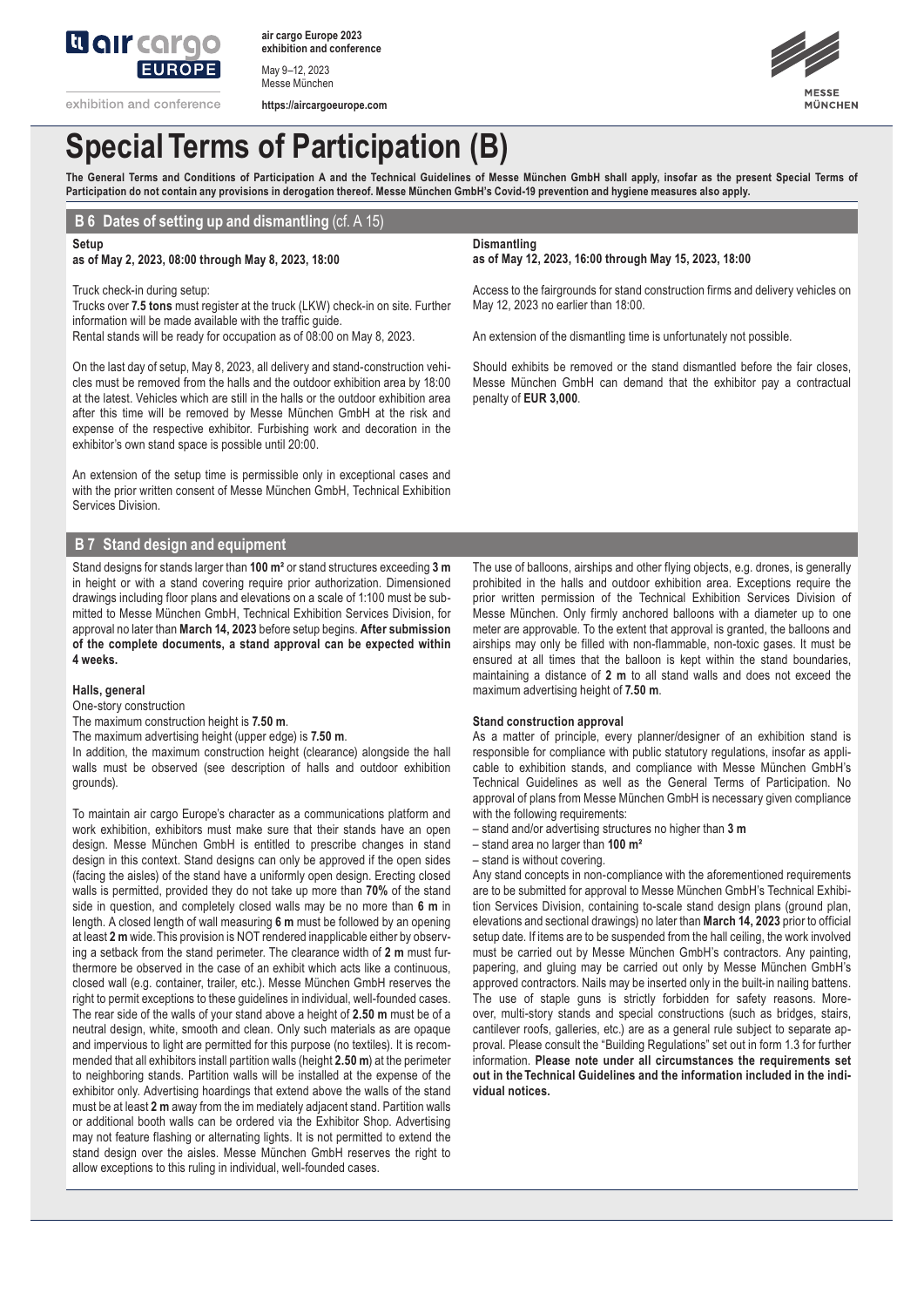

**air cargo Europe 2023 exhibition and conference**

May 9–12, 2023 Messe München

**https://aircargoeurope.com**



# **Special Terms of Participation (B)**

The General Terms and Conditions of Participation A and the Technical Guidelines of Messe München GmbH shall apply, insofar as the present Special Terms of **Participation do not contain any provisions in derogation thereof. Messe München GmbH's Covid-19 prevention and hygiene measures also apply.**

## **Cont. B 7 Stand design and equipment**

#### **Outdoor exhibition area**

Structural elements, stand signs and flags must be designed such that they do not constitute an unreasonable disturbance for neighboring stands. Misleading company signs must be removed at the request of the Exhibition Management.

When carrying out any stand setup work, attention should be given to existing supply lines, distribution boxes, hydrants, light masts, etc. If such facilities are located on the premises of individual stands, access to them must be assured at all times. To prevent any damages, no underground work may be started without prior consultation of Messe München GmbH, Technical Exhibition Services Division. Exhibitors whose stands border on the perimeter of the exhibition grounds may not use the fencing for stand setup purposes. The outside fencing may not be used for advertising purposes.

#### **Deployment of cranes and exhibits**

All cranes and exhibits to be erected in the outdoor exhibition area reaching a height of more than **10 m** require the prior approval of Messe München GmbH, Technical Exhibition Services Division, and must be registered by means of the corresponding form **12 weeks** prior to the commencement of the fair at the latest. If the necessary documents are submitted to Messe München GmbH later than **12 weeks** prior to the start of the fair, Messe München GmbH is entitled to lay down a binding stipulation for the maximum erection height for these exhibits as is still available, based on safety grounds. Messe München GmbH is authorized to restrict or prohibit the setup work to ensure compliance with the height stipulated. Messe München GmbH reserves the right to have exhibits examined and/or accepted by experts even if the exhibits concerned do not come under the general data/requirements set out in the relevant form.

# **B 8 Official regulations and permits**

Authorization is to be obtained for structures that exceed a built-over area of **50 m²** or a height of **5 m** (pavilions, tents, cranes, plant and equipment, etc.). The necessary building applications as well as plans and structural analyses or test books are to be submitted to Messe München GmbH, Technical Exhibition Services Division, in good time but no later than **March 14, 2023** before the beginning of setting up.

In the erection, operation and dismantling of their structures at the exhibition center, exhibitors are to comply with all statutory and official regulations as well as the relevant requirements of Messe München GmbH and especially those from the Terms of Participation and the Technical Guidelines. In addition to the Technical Guidelines, the relevant safety regulations of the TÜV (German organizations for technical inspection and control) also apply to all exhibits and other equipment and facilities; recognized codes of practice are to be complied with. Revolving tower cranes and the like must be secured in accordance with regulations. For safety reasons, it is not permitted to attach advertising media or other loads to cranes, with the exception of non-weighted flags.

## **B 9 Technical installations**

The technical services designated accordingly in the Technical Guidelines such as the provision of installations to supply the stand with electricity and water can be ordered only from Messe München GmbH. Wired telecommunications equipment may only be provided by Messe München GmbH; Deutsche

Telekom AG and other network operators are not authorized at the exhibition center. To connect his own stand area, the exhibitor may operate his own wireless LAN network at his stand after prior written approval from Messe München GmbH; the specifications of Messe München GmbH are to be complied with.

## **B 10 Sales regulations**

Open selling or other provision of goods and services from the stand is not permissible. Exhibited articles may be delivered to purchasers only after the end of the fair. It is not permitted to show the selling price openly. Under No. 64 GewO (German trade regulation act), it is permissible to sell only to commercial resellers, commercial consumers and bulk purchasers.

## **B 11 Media services**

The basic entry is invoiced by Messe München GmbH (see B 3 "Obligatory communication fee") and includes following listings:

### **Online Exhibitor Directory**

- Company name, street, postal code, city, country code, telephone and fax numbers, e-mail and internet address, hall/stand in the exhibitor detail entry
- One entry each in the online directories for "product groups," "industry sectors" and "logistical economic areas"
- Company name in the info box in the interactive hall plan

## **Visit planner (print)**

- Company name, hall/stand in the alphabetical list of exhibitors
- Company name, country code, one entry in the online directory "product groups"
- Company short name on the stand space in the hall plan

Phone, fax, mobile phone and e-mail address require the explicit final approval and consent by the exhibitor, as it may potentially be personal data; otherwise this information may not be published. Exhibitors can book additional listings, e.g. in the product directory and other presentation opportunities in these communication media in a separate order process. The booking option will be made available to applicants in good time by the media services partner commissioned, who handles these extra listings with the applicant in his own name and on his own account. Messe München GmbH assumes no responsibility for the accuracy and completeness of the trade fair media (print, online and mobile).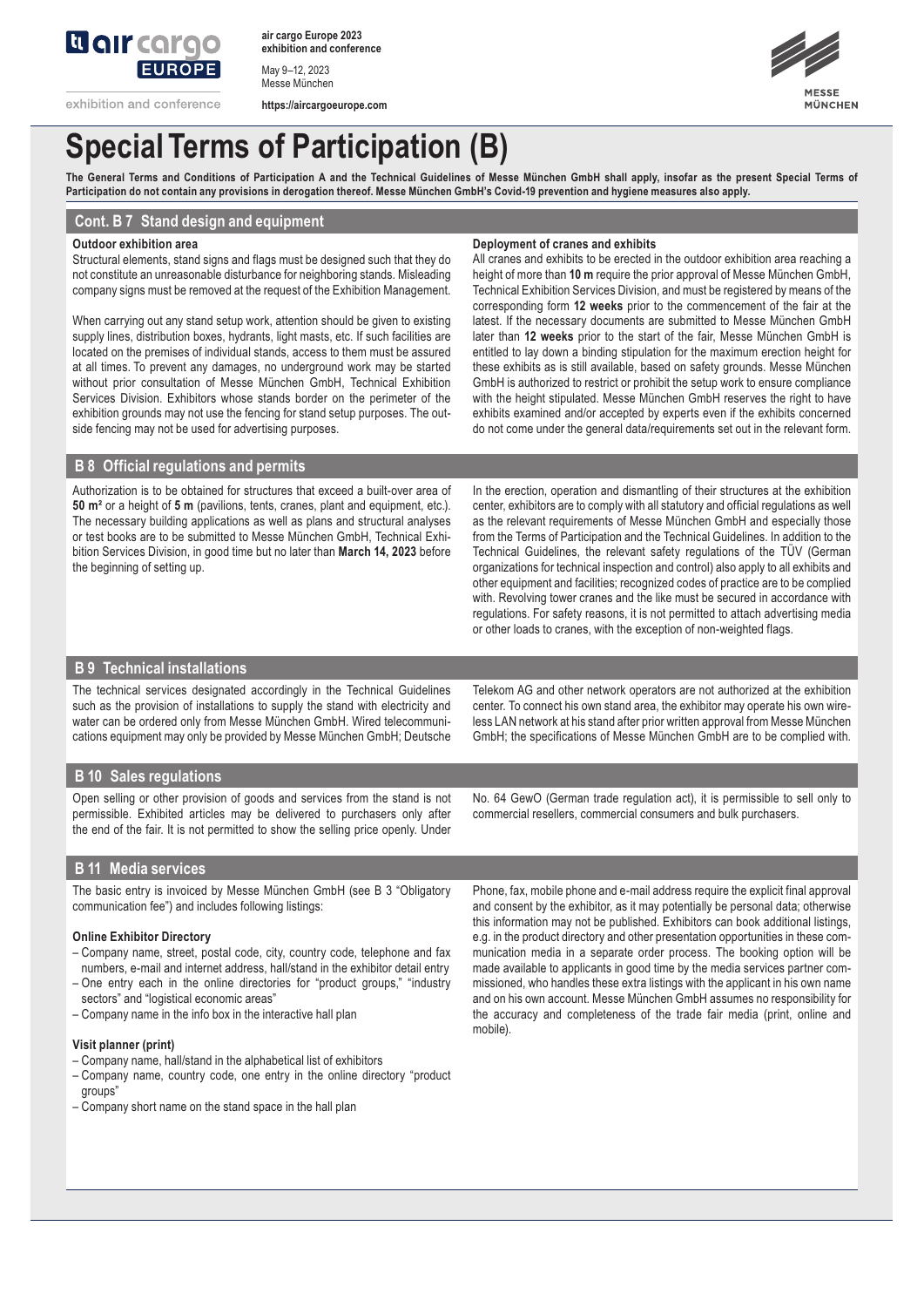

**air cargo Europe 2023 exhibition and conference**

May 9–12, 2023 Messe München

exhibition and conference **https://aircargoeurope.com**



# **Special Terms of Participation (B)**

The General Terms and Conditions of Participation A and the Technical Guidelines of Messe München GmbH shall apply, insofar as the present Special Terms of **Participation do not contain any provisions in derogation thereof. Messe München GmbH's Covid-19 prevention and hygiene measures also apply.**

## **Cont. B 11 Media services**

The exhibitor is solely responsible for the permissibility under law—and particularly the law on competition—of entries placed in the online exhibitor directory and visit planner at the instigation of the exhibitor. Should third parties assert claims against Messe München GmbH on account of the impermissibility of the entries under law in general or the law on competition, the placer of the entries shall hold Messe München GmbH fully safeguarded against all claims asserted including all costs of any necessary legal defense on the part of Messe München GmbH. The same applies to entries from exhibitors, coexhibitors and exhibitors on joint stands that the respective exhibitor has arranged in the Messe München GmbH online exhibitor directory and visit planner.

The official media services partner for this trade fair is:

NEUREUTER FAIR MEDIA Büro Essen Westendstraße 1 45143 Essen Germany Tel. +49 201 36547-410 Fax +49 201 36547-325 transport@neureuter.de

## **B 12 Exhibitor passes**

For the duration of the fair, each exhibitor receives a specific number of free exhibitor passes for his stand:

#### **In the halls**

up to **20 m²** of stand size **3** exhibitor passes as from  $21 \text{ m}^2$  for every further  $10 \text{ m}^2$ or part thereof in addition as from**101 m²** for every further **20 m² 1** exhibitor pass or part thereof

## **In the outdoor exhibition area**

- up to **60 m²** of stand size **3** exhibitor passes as from **61 m²** for every further **20 m² 1** exhibitor pass or part thereof in addition as from **201 m²** for every further **50 m² 1** exhibitor pass or part thereof in addition
- -

The exhibitor passes (free and fee-based) should be ordered via the Exhibitor Shop. The exhibitor passes will be dispatched by e-mail. **Your exhibitor pass will be issued as a Print@home-Ticket and as a mobile ticket (Wallet/Passbook).** 

The Exhibitor Shop will be available to you online both before and during the event. The number of free tickets exhibitors are entitled to will be shown during the registration process. In the final invoice, only those exhibitor passes will be listed that were actually used for the event. Free or unused tickets will not be charged. Any additional, fee-based exhibitor passes will be charged at **EUR 39**  each.

### **Co-exhibitors obtain one free exhibitor pass.**

The exhibitor pass does NOT entitle the holder to free use of local public transport (MVV-Munich Transport and Tariff Association).

# **B 13 Photo, film and video shooting** (cf. A 10)

For professional photo and film shots of the exhibitor's own stand of the fair, authorization is required from Messe München GmbH unless the exhibitor commissions persons who have already been admitted for this purpose and these possess a valid pass issued by Messe München GmbH. The exhibitor or the photographer commissioned receives the authorization at the security control center of Messe München GmbH, Administration Building, access via Gate 1. For the authorization, a written order issued to the photographer is to be submitted. A fee of **EUR 50** is charged for the authorization.

# **B 14 Advertising**

The following provision replaces clause A 11:

No advertising activities, including the deployment of stationary and mobile advertising carriers, promotion teams or the distribution of printed media and food samplings may be conducted at the fairgrounds outside the confines of the given exhibitor's stand, unless the exhibitor has applied for and obtained authorization from Messe München GmbH for such activities, which are subject to a fee. Messe München GmbH is entitled to stop unauthorized advertising activities outside the confines of the rented stand, in particular to expel persons who are used as advertising carriers from the site, and to confiscate, remove or destroy unauthorized advertising media. Messe München GmbH is entitled to demand a compensation in the amount of **EUR 5,000** for unauthorized advertising activities carried out by the exhibitor outside his stand, or by third parties commissioned by him, amounting to twice the fee Messe München GmbH would have charged for granting approval. Messe München GmbH's right to claim further damages remains unaffected.